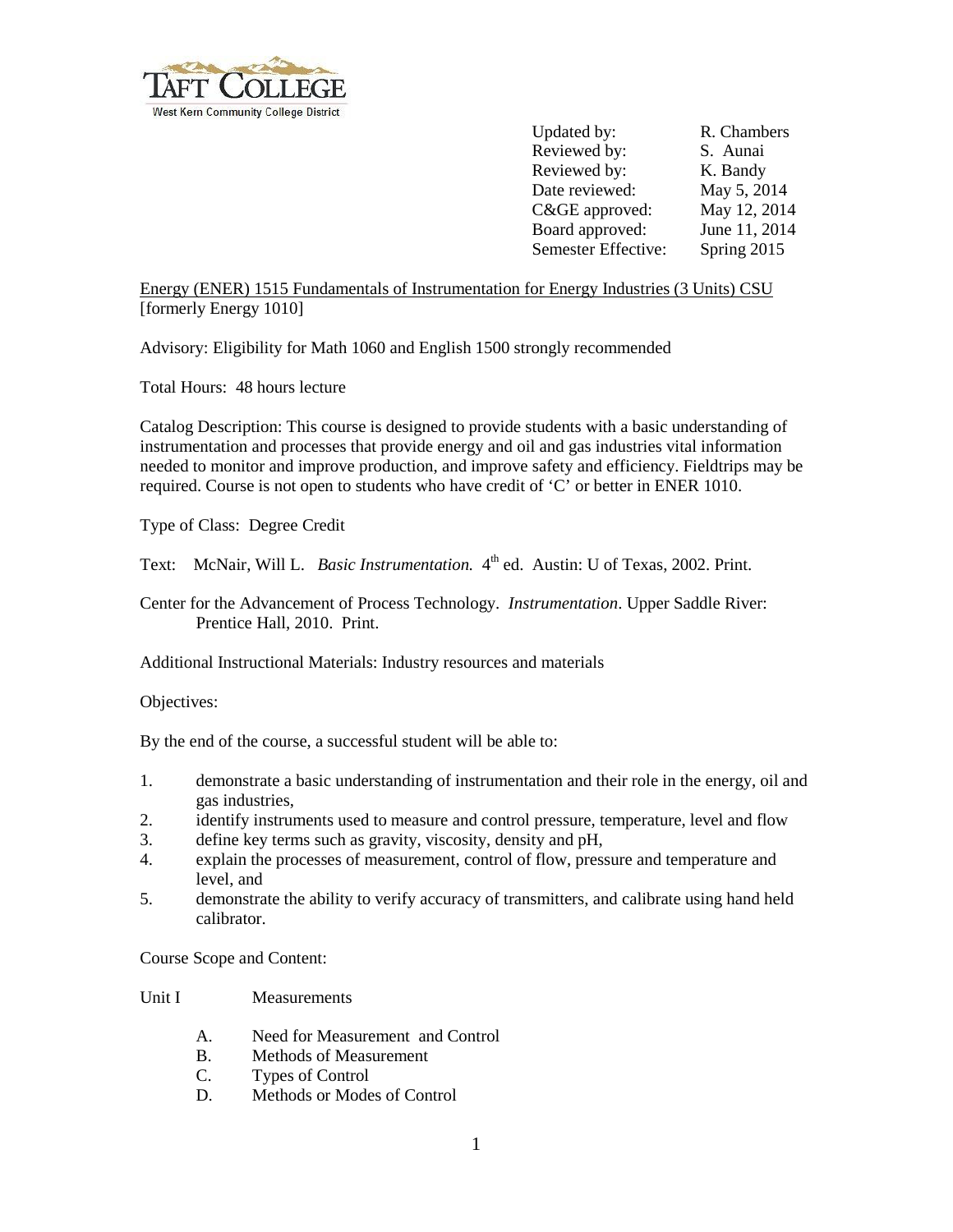

West Kern Community College District

- E. Types of Measurements
	- a. comparison of systems of units
	- b. measuring length
	- c. measuring time
	- d. measuring temperature
	- e. measuring mass, weight and force
	- f. measuring work and energy
	- g. measuring dimensions of various quantities

## Unit II Final Control Elements

- A. Valves
- B. Sizing and Piping Arrangements
- C. Actuators
- D. Controlled-Volume Pumps
- E. Variable-Volume Pumps
- F. Other Final Control Elements

## Unit III Electronic Automatic Controls

- A. Analog Circuits and Equipment
- B. Modes of Control and Control Loops
- C. Programmable Logic Controllers (PLC) Control Systems
- D. Specialized Flow Computers
- E. Distributed Control Systems
- F. Human-Machine-Interface (HMI)

## Unit IV Pressure Measurement and Control

- A. Units of Pressure Measurement
- B. Mechanical Pressure Elements
- C. Electronic Pressure Measure
- D. Vacuum Measurements
- E. Pressure Controls

## Unit V Temperature Measurement and Control

- A. Defining Temperature Measurement
- B. Mechanical Temperature Sensors
- C. Electronic Temperature Measurement
- D. Electronic Temperature Transmitters
- E. Temperature Control

## Unit VI Liquid-Level Measurement and Control

- A. Defining Level Measurement
- B. Mechanical Level Sensors
- C. Electrical Level Measuring Devices
- D. Level Control
- E. Flow Measurement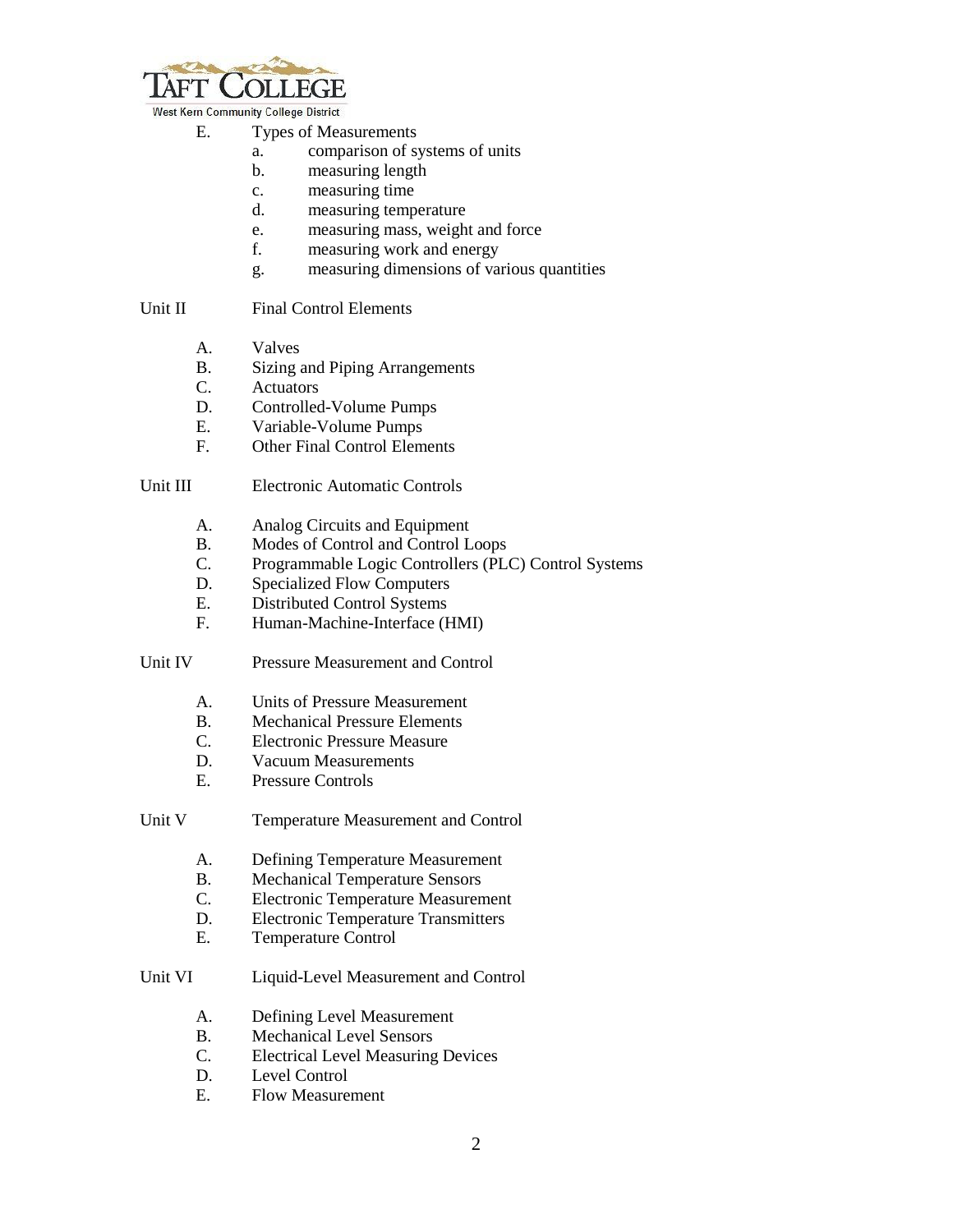

- a. mechanical flow sensors and meters
- b. electronic flow sensors and meters
- Unit VII Gravity, Viscosity, Humidity and pH
	- A. Measuring Specific Gravity and Density
	- B. Measuring Viscosity
	- C. Measuring Humidity and Dew Point
	- D. Measuring pH

# Unit VIII Programmable Logic Controllers (PLC)

- A. PLC Operating Concepts
- B. PLCS Brands
- C. PLC Application and Loop Tuning

Unit IX Piping and Instrument Design (P&ID)

- A. Instrumentation and Designations
- B. Mechanical Equipment with Names and Valves
- C. Valves
- D. Process Piping, Sizes, Identification
- E. Vents, Drains, Special Fitting, Sampling Lines, Reducers, Increasers, Swaggers
- F. Permanent Start Up and Flush Lines
- G. Interconnection Reference
- H. Seismic Category
- I. Quality Level
- J. Annunciation Inputs
- K. Computer Control System Input
- L. Vendor and Contractor Interfaces<br>M. Identification of Components and
- Identification of Components and Subsystems
- N. Intended Physical Sequence of the Equipment

Learning Activities Required Outside of Class:

The students in this class will spend a minimum of 6 hours per week outside of the regular class time doing the following:

- 1. Reading the required text and other background materials for class
- 2. Answering questions
- 3. Studying class materials and notes
- 4. Researching
- 5. Problem solving activities and exercises

Methods of Instruction:

- 1. Lecture
- 2. Hands-on demonstrations of instruments including field trips as needed
- 3. Group Activities
- 4. Guest Presentations